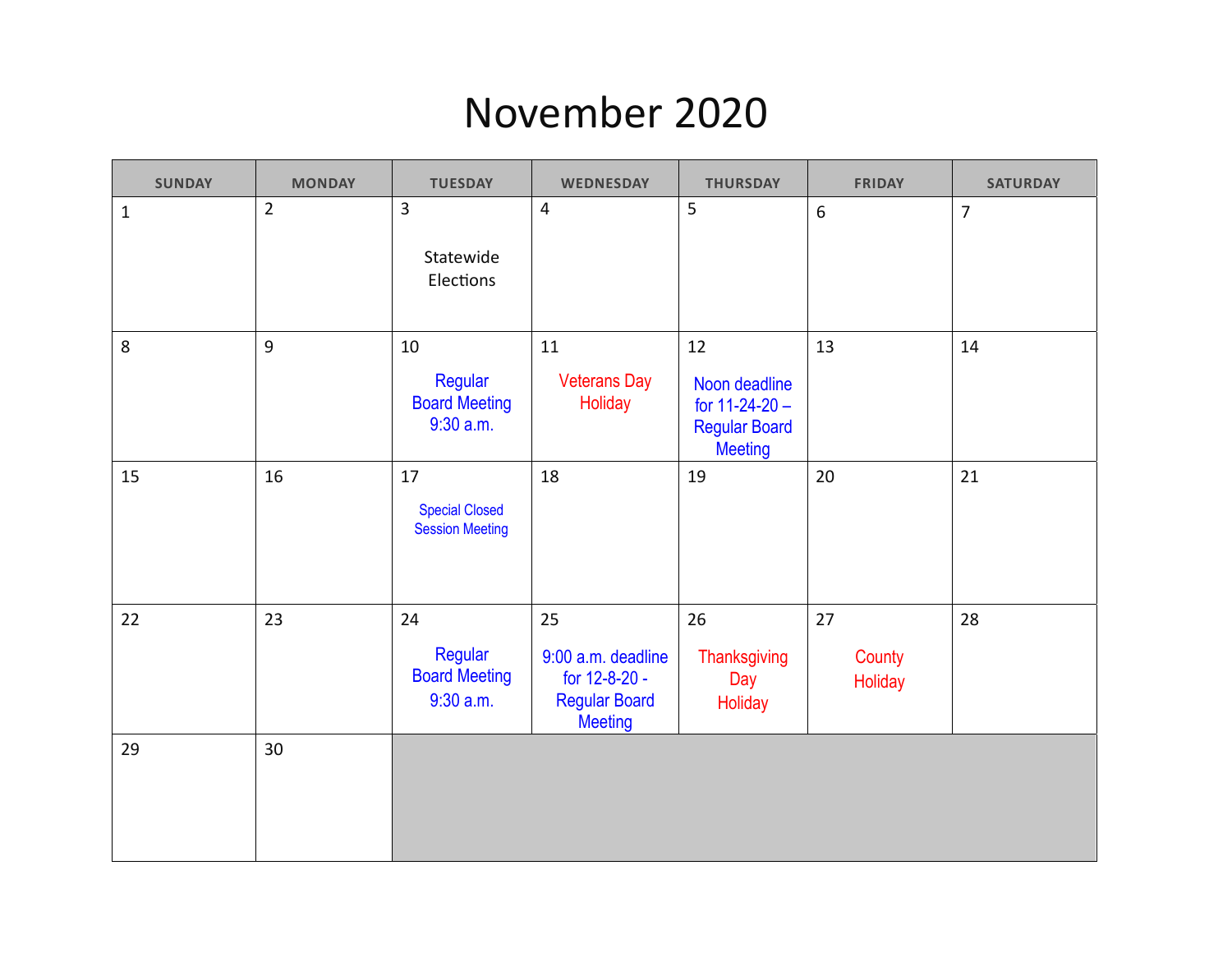# December 2020

| <b>SUNDAY</b>    | <b>MONDAY</b>  | <b>TUESDAY</b>                                                 | <b>WEDNESDAY</b> | <b>THURSDAY</b>                                                                    | <b>FRIDAY</b>                         | <b>SATURDAY</b> |
|------------------|----------------|----------------------------------------------------------------|------------------|------------------------------------------------------------------------------------|---------------------------------------|-----------------|
|                  |                | $\mathbf 1$<br><b>Special Closed</b><br><b>Session Meeting</b> | $\overline{2}$   | $\overline{3}$                                                                     | $\overline{\mathbf{4}}$               | 5               |
| $\boldsymbol{6}$ | $\overline{7}$ | 8<br>Regular<br><b>Board Meeting</b><br>$9:30$ a.m.            | 9                | 10                                                                                 | $11\,$                                | 12              |
| 13               | 14             | 15<br><b>Special Closed</b><br><b>Session Meeting</b>          | 16               | 17                                                                                 | 18                                    | 19              |
| 20               | 21             | 22<br><b>Board Meeting</b><br>Cancelled                        | 23               | 24<br>9:00 a.m. deadline<br>for 1-5-21 -<br><b>Regular Board</b><br><b>Meeting</b> | 25<br><b>Christmas Day</b><br>Holiday | 26              |
| 27               | 28             | 29<br><b>Board Meeting</b><br>Cancelled                        | 30               | 31                                                                                 |                                       |                 |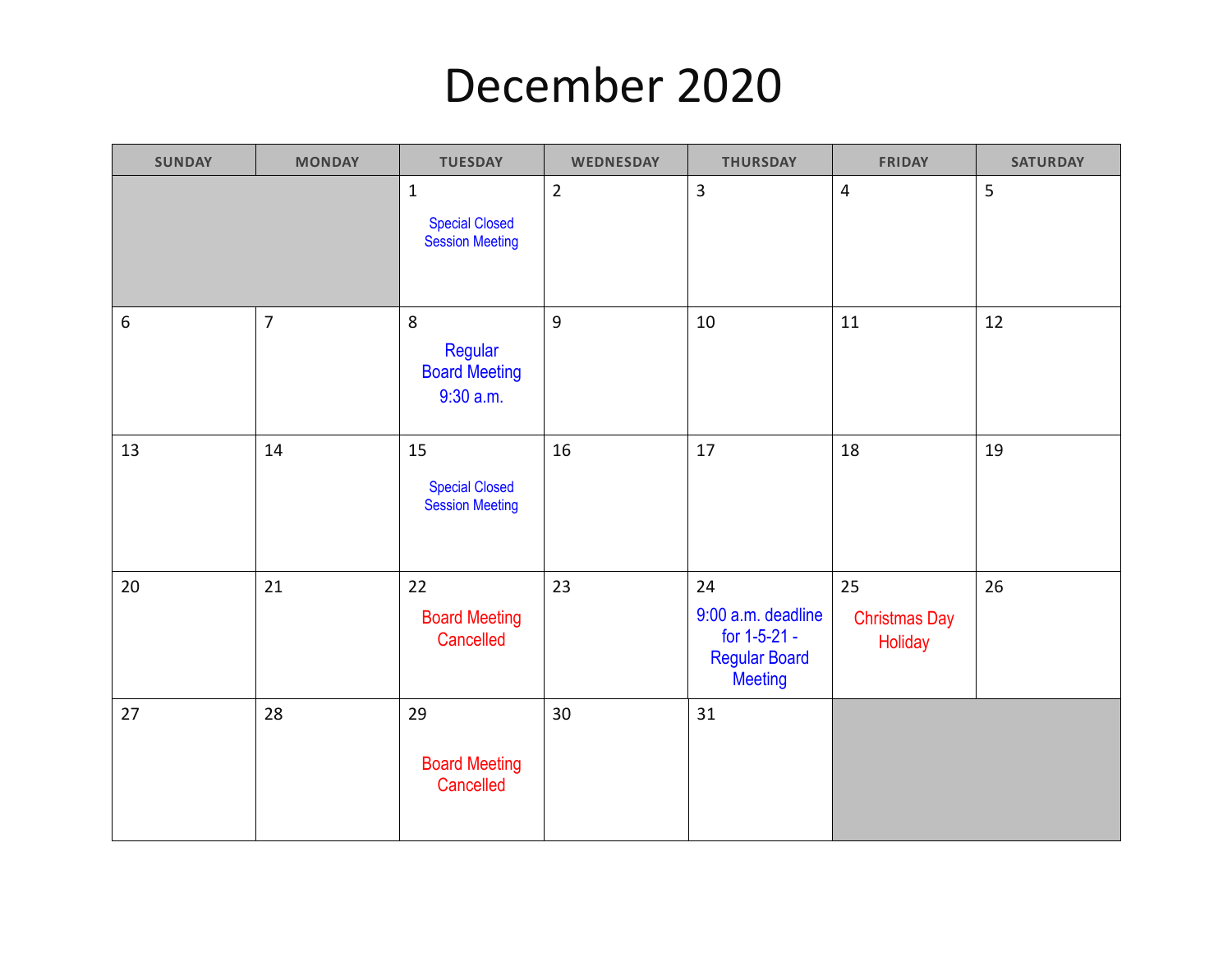## January 2021

| <b>SUNDAY</b>  | <b>MONDAY</b>                                          | <b>TUESDAY</b>                                        | WEDNESDAY                       | <b>THURSDAY</b>                                                                       | <b>FRIDAY</b>                            | <b>SATURDAY</b> |
|----------------|--------------------------------------------------------|-------------------------------------------------------|---------------------------------|---------------------------------------------------------------------------------------|------------------------------------------|-----------------|
|                |                                                        |                                                       |                                 |                                                                                       | $\mathbf 1$<br>New Year's Day<br>Holiday | $\overline{2}$  |
| $\overline{3}$ | $\overline{4}$                                         | 5<br>Regular<br><b>Board Meeting</b><br>$9:30$ a.m.   | 6                               | $\overline{7}$                                                                        | 8                                        | $\overline{9}$  |
| 10             | 11                                                     | 12<br><b>Special Closed</b><br><b>Session Meeting</b> | 13<br><b>LAFCO</b><br>9:00 a.m. | 14<br>9:00 a.m. deadline<br>for $1-26-21$ -<br><b>Regular Board</b><br><b>Meeting</b> | 15                                       | 16              |
| 17             | 18<br><b>Martin Luther</b><br>King, Jr. Day<br>Holiday | 19<br><b>Board Meeting</b><br>Cancelled               | 20                              | 21                                                                                    | 22                                       | 23              |
| 24<br>31       | 25                                                     | 26<br>Regular                                         | 27                              | 28<br>Noon deadline for                                                               | 29                                       | 30              |
|                |                                                        | <b>Board Meeting</b><br>$9:30$ a.m.                   |                                 | 2-9-21 - Regular<br><b>Board Meeting</b>                                              |                                          |                 |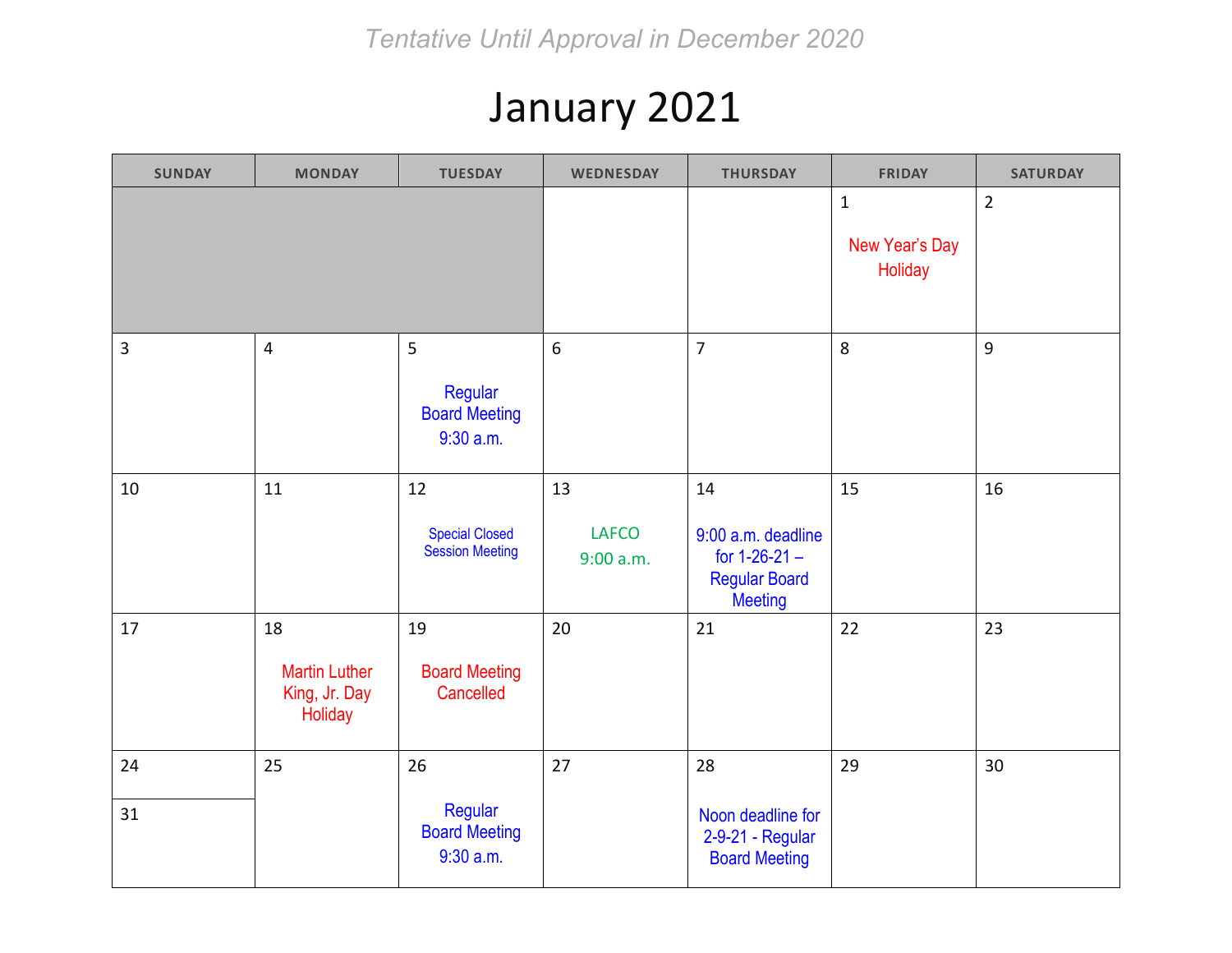## February 2021

| <b>SUNDAY</b>  | <b>MONDAY</b>                                  | <b>TUESDAY</b>                                                    | WEDNESDAY                       | <b>THURSDAY</b>                                                                           | <b>FRIDAY</b> | <b>SATURDAY</b> |
|----------------|------------------------------------------------|-------------------------------------------------------------------|---------------------------------|-------------------------------------------------------------------------------------------|---------------|-----------------|
|                | $\mathbf{1}$                                   | $\overline{2}$<br><b>Special Closed</b><br><b>Session Meeting</b> | $\overline{3}$                  | $\overline{4}$                                                                            | 5             | $6\,$           |
| $\overline{7}$ | 8                                              | $\overline{9}$<br>Regular<br><b>Board Meeting</b><br>$9:30$ a.m.  | 10<br><b>LAFCO</b><br>9:00 a.m. | 11<br>9:00 a.m. deadline<br>for $2 - 23 - 21 -$<br><b>Regular Board</b><br><b>Meeting</b> | 12            | 13              |
| 14             | 15<br><b>Presidents' Day</b><br><b>Holiday</b> | 16<br><b>Special Closed</b><br><b>Session Meeting</b>             | 17                              | 18                                                                                        | 19            | 20              |
| 21             | 22                                             | 23<br>Regular<br><b>Board Meeting</b><br>$9:30$ a.m.              | 24                              | 25<br>Noon deadline for<br>3-9-21 - Regular<br><b>Board Meeting</b>                       | 26            | 27              |
| 28             |                                                |                                                                   |                                 |                                                                                           |               |                 |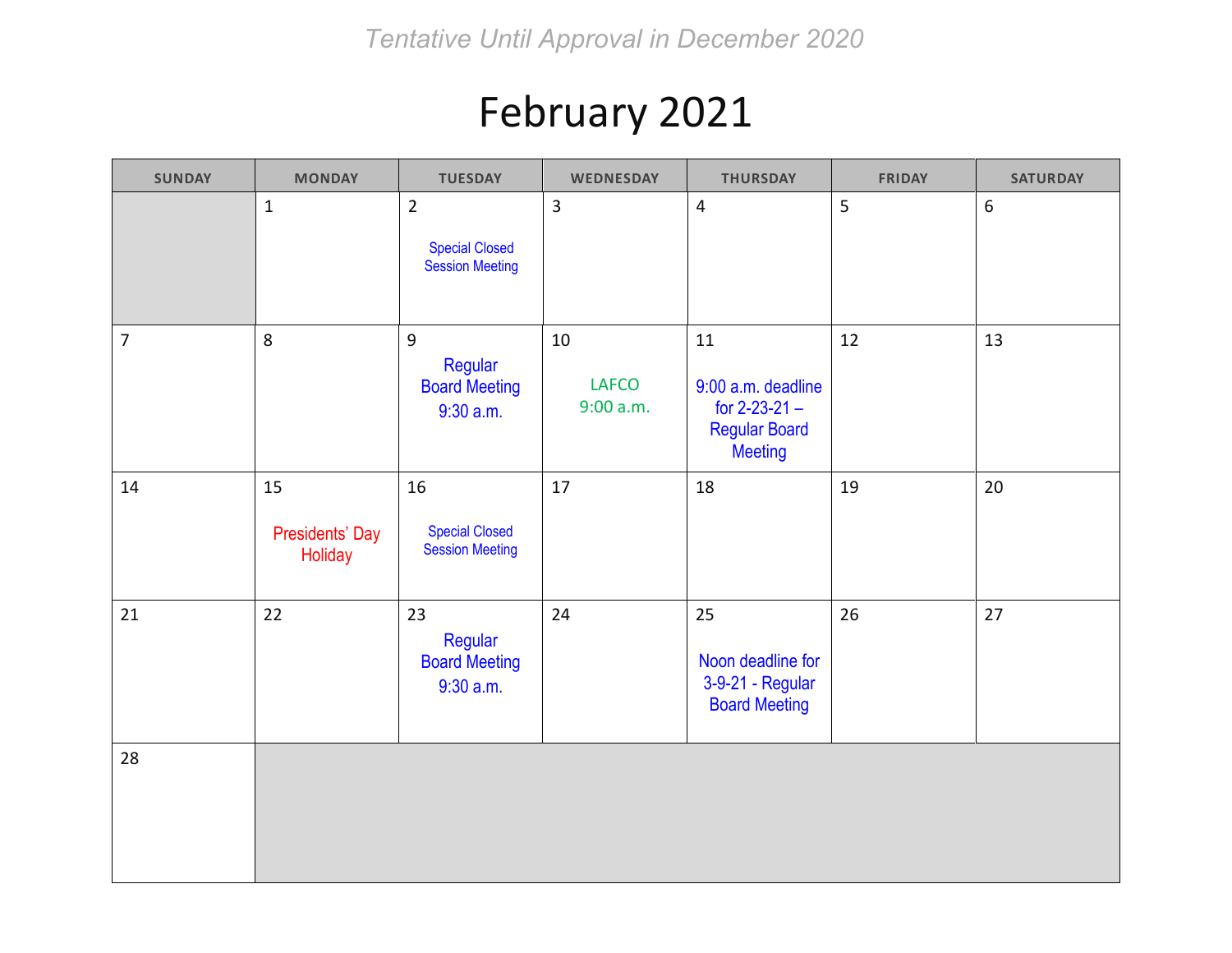### March 2021

| <b>SUNDAY</b> | <b>MONDAY</b>                        | <b>TUESDAY</b>                                                    | WEDNESDAY                       | <b>THURSDAY</b>                                                                    | <b>FRIDAY</b> | <b>SATURDAY</b>  |
|---------------|--------------------------------------|-------------------------------------------------------------------|---------------------------------|------------------------------------------------------------------------------------|---------------|------------------|
|               | $\mathbf{1}$                         | $\overline{2}$<br><b>Special Closed</b><br><b>Session Meeting</b> | $\overline{3}$                  | $\overline{4}$                                                                     | 5             | $\boldsymbol{6}$ |
| 7             | 8                                    | 9<br>Regular<br><b>Board Meeting</b><br>$9:30$ a.m.               | 10<br><b>LAFCO</b><br>9:00 a.m. | 11<br>Noon deadline for<br>3-23-21 - Regular<br><b>Board Meeting</b>               | 12            | 13               |
| 14            | 15                                   | 16<br><b>Special Closed</b><br><b>Session Meeting</b>             | 17                              | 18                                                                                 | 19            | 20               |
| 21            | 22                                   | 23<br>Regular<br><b>Board Meeting</b><br>$9:30$ a.m.              | 24                              | 25<br>9:00 a.m. deadline<br>for 4-6-21 -<br><b>Regular Board</b><br><b>Meeting</b> | 26            | 27               |
| 28            | 29<br><b>Cesar Chavez</b><br>Holiday | 30<br><b>Special Closed</b><br><b>Session Meeting</b>             | 31                              |                                                                                    |               |                  |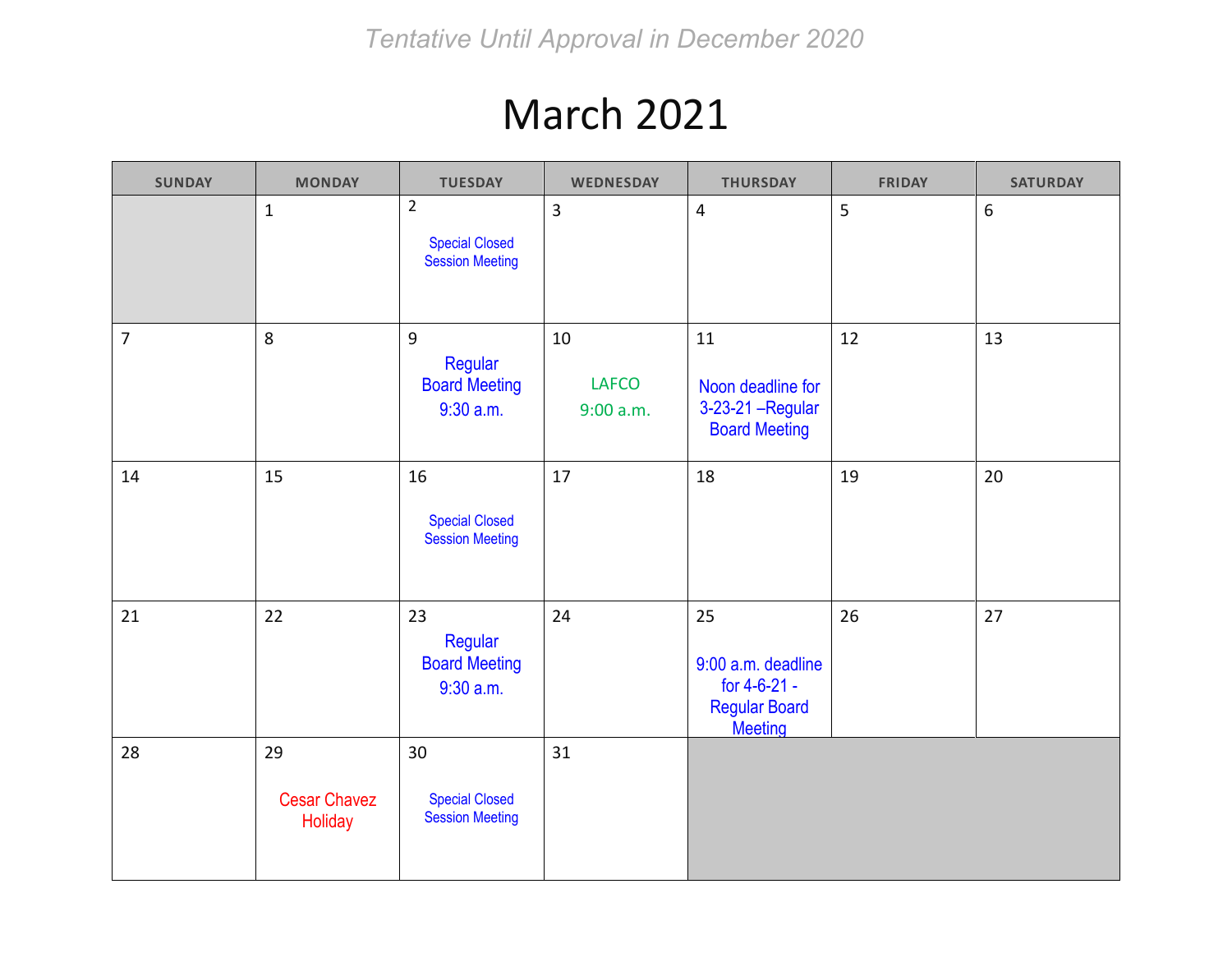*Tentative Until Approval in December 2020*

## April 2021

| <b>SUNDAY</b>  | <b>MONDAY</b> | <b>TUESDAY</b>                                                                               | <b>WEDNESDAY</b>                | <b>THURSDAY</b>                                                     | <b>FRIDAY</b>  | <b>SATURDAY</b> |
|----------------|---------------|----------------------------------------------------------------------------------------------|---------------------------------|---------------------------------------------------------------------|----------------|-----------------|
|                |               |                                                                                              |                                 | $\mathbf{1}$                                                        | $\overline{2}$ | $\overline{3}$  |
| $\overline{4}$ | 5             | 6<br>Regular<br><b>Board Meeting</b><br>$9:30$ a.m.                                          | $\overline{7}$                  | 8<br>Noon deadline for<br>4-20-21 - Regular<br><b>Board Meeting</b> | $9\,$          | 10              |
| 11             | 12            | 13<br><b>Special Closed</b><br><b>Session Meeting</b>                                        | 14<br><b>LAFCO</b><br>9:00 a.m. | 15                                                                  | 16             | 17              |
| 18             | 19            | 20<br>Regular<br><b>Board Meeting</b><br>9:30 a.m.<br><b>Tentative</b><br>Recommended Budget | 21                              | 22<br>Noon deadline for<br>5-4-21 - Regular<br><b>Board Meeting</b> | 23             | 24              |
| 25             | 26            | 27<br><b>Special Closed</b><br><b>Session Meeting</b>                                        | 28                              | 29                                                                  | 30             |                 |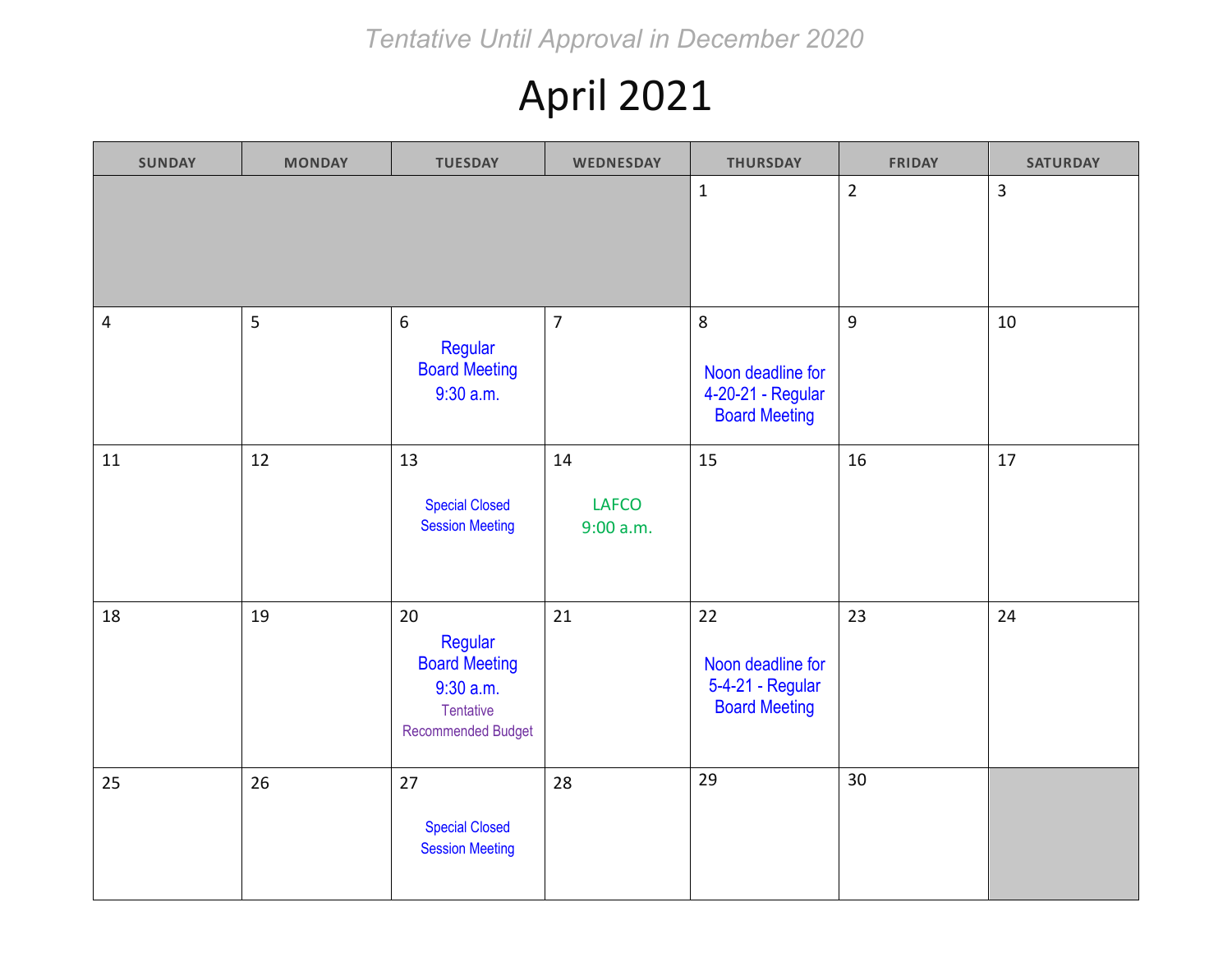#### May 2021 *Tentative Until Approval in December 2020*

| <b>SUNDAY</b>  | <b>MONDAY</b>                        | <b>TUESDAY</b>                                                   | <b>WEDNESDAY</b>                                                 | <b>THURSDAY</b>                                                                    | <b>FRIDAY</b>  | <b>SATURDAY</b> |
|----------------|--------------------------------------|------------------------------------------------------------------|------------------------------------------------------------------|------------------------------------------------------------------------------------|----------------|-----------------|
|                |                                      |                                                                  |                                                                  |                                                                                    |                | $\mathbf 1$     |
| $\overline{2}$ | $\overline{3}$                       | $\overline{4}$<br>Regular<br><b>Board Meeting</b><br>$9:30$ a.m. | 5                                                                | $6\overline{6}$<br>Noon deadline for<br>5-18-21 - Regular<br><b>Board Meeting</b>  | $\overline{7}$ | 8               |
| $\mathsf 9$    | 10                                   | 11<br><b>Special Closed</b><br><b>Session Meeting</b>            | 12<br><b>Tentative</b><br><b>Budget Hearings</b><br><b>Begin</b> | 13                                                                                 | 14             | 15              |
| 16             | 17                                   | 18<br>Regular<br><b>Board Meeting</b><br>$9:30$ a.m.             | 19                                                               | 20                                                                                 | 21             | 22              |
| 23             | 24                                   | 25<br><b>Special Closed</b><br><b>Session Meeting</b>            | 26                                                               | 27<br>9:00 a.m. deadline<br>for 6-8-21 -<br><b>Regular Board</b><br><b>Meeting</b> | 28             | 29              |
| 30             | 31<br><b>Memorial Day</b><br>Holiday |                                                                  |                                                                  |                                                                                    |                |                 |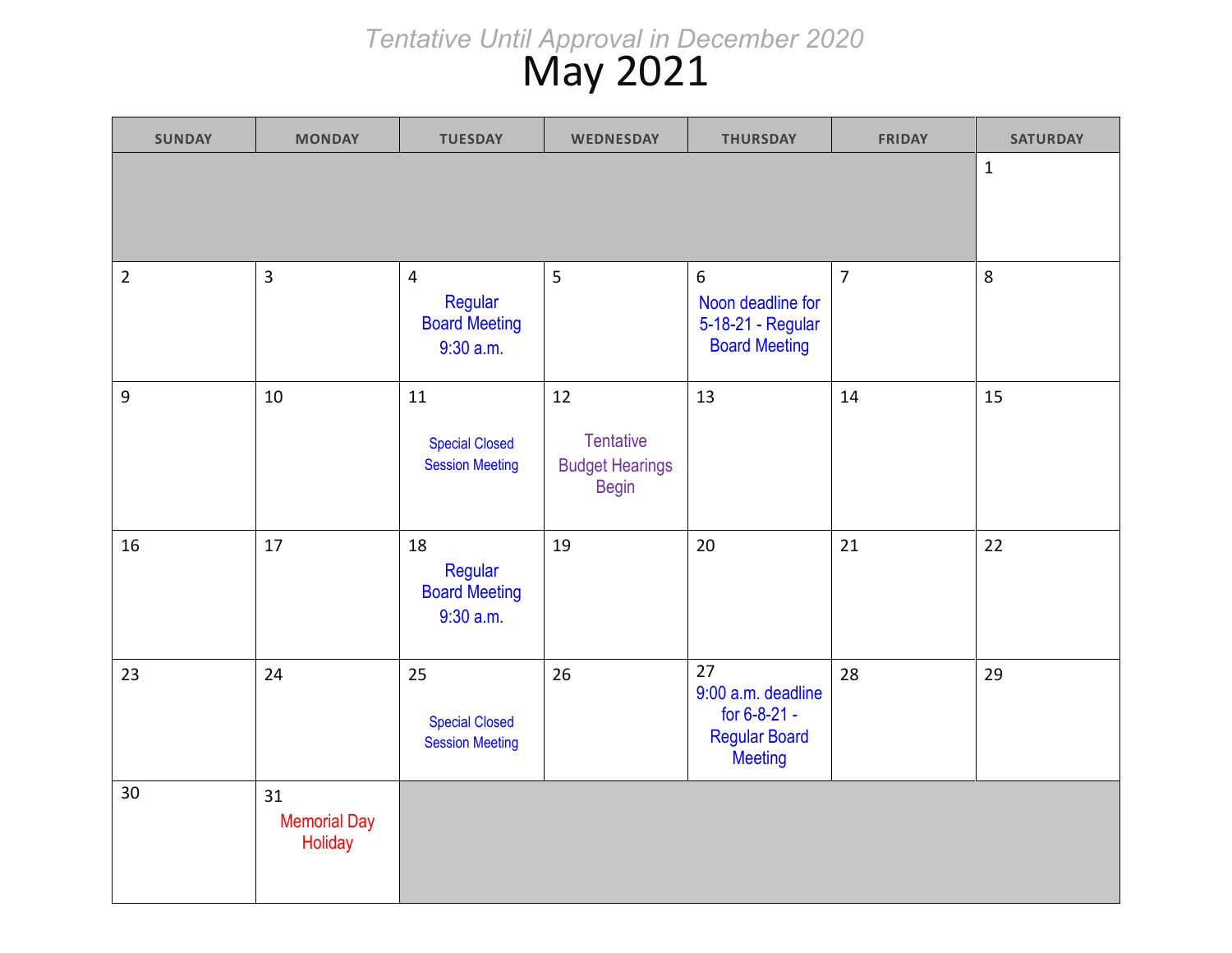### June 2021

| <b>SUNDAY</b> | <b>MONDAY</b>                                                                   | <b>TUESDAY</b>                                                   | <b>WEDNESDAY</b>               | <b>THURSDAY</b>                                                      | <b>FRIDAY</b>  | <b>SATURDAY</b> |
|---------------|---------------------------------------------------------------------------------|------------------------------------------------------------------|--------------------------------|----------------------------------------------------------------------|----------------|-----------------|
|               |                                                                                 | $\mathbf{1}$<br><b>Special Closed</b><br><b>Session Meeting</b>  | $\overline{2}$                 | 3                                                                    | $\overline{4}$ | 5               |
| 6             | $\overline{7}$                                                                  | $8\phantom{1}$<br>Regular<br><b>Board Meeting</b><br>$9:30$ a.m. | 9<br><b>LAFCO</b><br>9:00 a.m. | 10<br>Noon deadline for<br>6-22-21 - Regular<br><b>Board Meeting</b> | 11             | 12              |
| 13            | 14                                                                              | 15<br><b>Special Closed</b><br><b>Session Meeting</b>            | 16                             | 17                                                                   | 18             | 19              |
| 20            | 21                                                                              | 22<br>Regular<br><b>Board Meeting</b><br>$9:30$ a.m.             | 23                             | 24                                                                   | 25             | 26              |
| 27            | 28<br><b>Tentative</b><br><b>Budget</b><br><b>Deliberations</b><br><b>Begin</b> | 29<br><b>Special Closed</b><br><b>Session Meeting</b>            | 30                             |                                                                      |                |                 |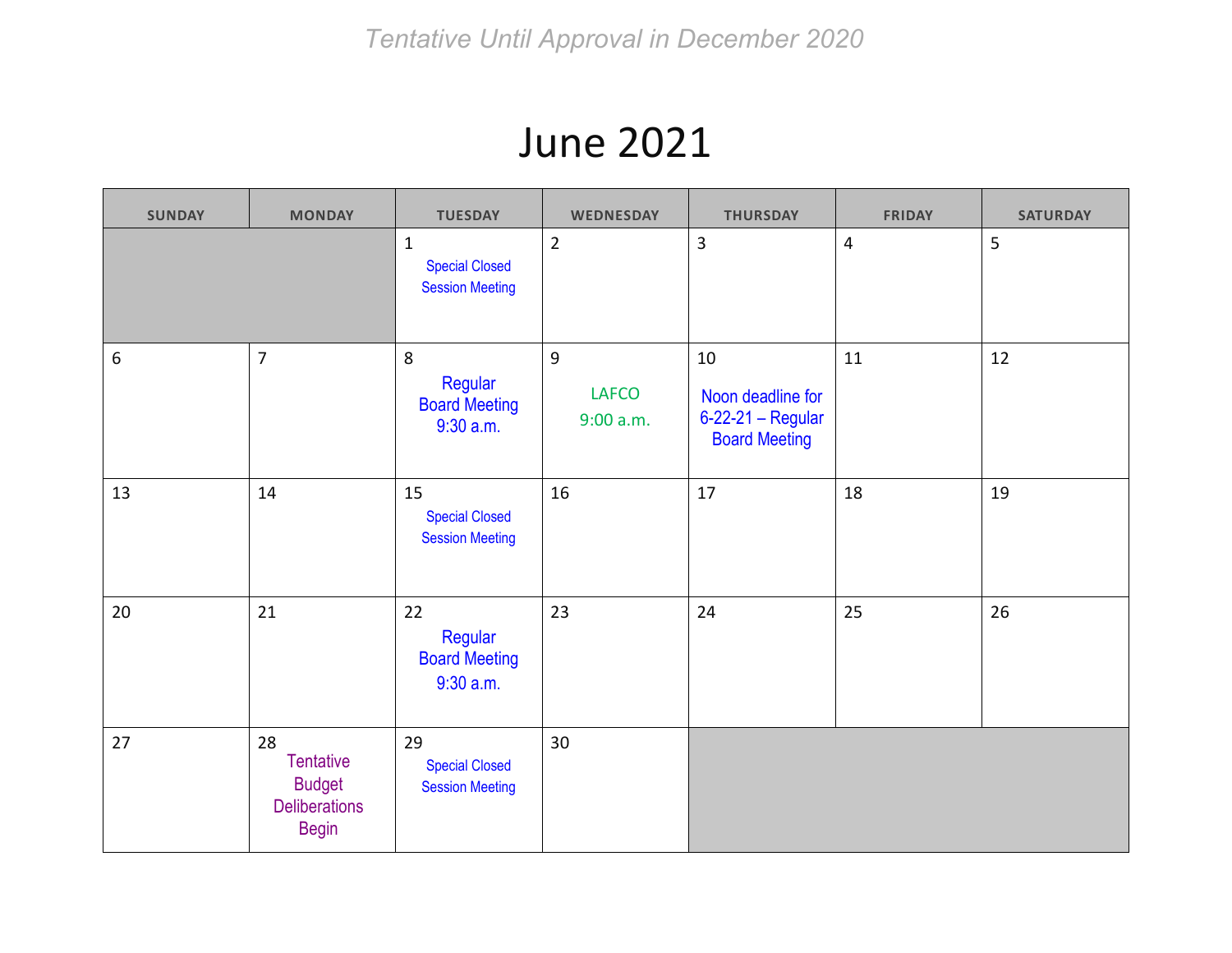## July 2021

| <b>SUNDAY</b>  | <b>MONDAY</b>                       | <b>TUESDAY</b>                                        | <b>WEDNESDAY</b>                                                                              | <b>THURSDAY</b>                                                      | <b>FRIDAY</b> | <b>SATURDAY</b> |
|----------------|-------------------------------------|-------------------------------------------------------|-----------------------------------------------------------------------------------------------|----------------------------------------------------------------------|---------------|-----------------|
|                |                                     |                                                       | $\mathbf{1}$<br>9:00 a.m. deadline<br>for 7-13-21 -<br><b>Regular Board</b><br><b>Meeting</b> | $\overline{2}$                                                       | 3             |                 |
| $\overline{4}$ | 5<br>Independence<br>Day<br>Holiday | 6<br><b>Special Closed</b><br><b>Session Meeting</b>  | $\overline{7}$                                                                                | 8                                                                    | 9             | 10              |
| 11             | 12                                  | 13<br>Regular<br><b>Board Meeting</b><br>$9:30$ a.m.  | 14<br><b>LAFCO</b><br>9:00 a.m.                                                               | 15<br>Noon deadline for<br>7-27-21 - Regular<br><b>Board Meeting</b> | 16            | 17              |
| 18             | 19                                  | 20<br><b>Special Closed</b><br><b>Session Meeting</b> | 21                                                                                            | 22                                                                   | 23            | 24              |
| 25             | 26                                  | 27<br>Regular<br><b>Board Meeting</b><br>$9:30$ a.m   | 28                                                                                            | 29<br>Noon deadline for<br>8-10-21 - Regular<br><b>Board Meeting</b> | 30            | 31              |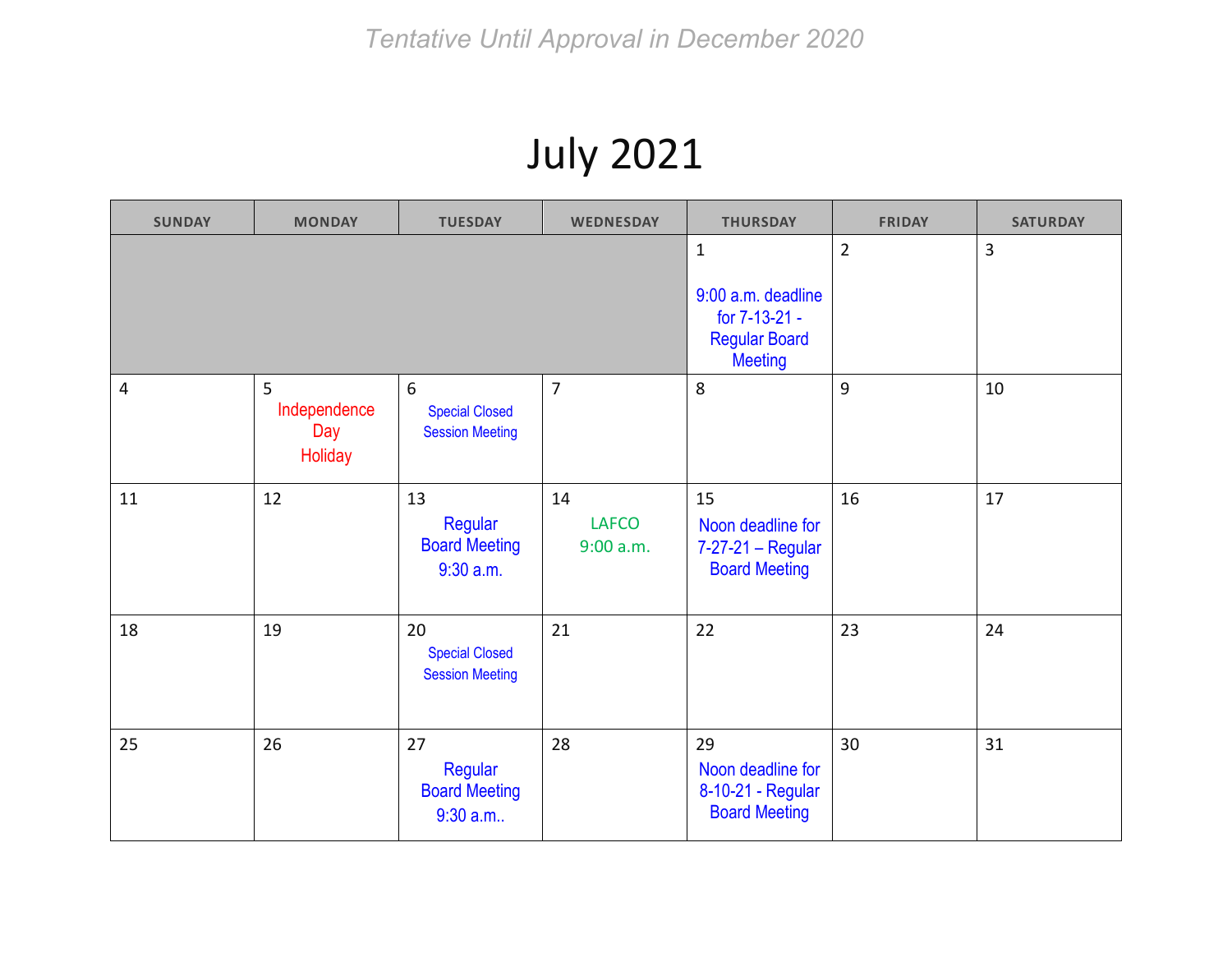#### August 2021

| <b>SUNDAY</b> | <b>MONDAY</b>  | <b>TUESDAY</b>                                       | <b>WEDNESDAY</b>                | <b>THURSDAY</b>                                                      | <b>FRIDAY</b> | <b>SATURDAY</b> |
|---------------|----------------|------------------------------------------------------|---------------------------------|----------------------------------------------------------------------|---------------|-----------------|
| $\mathbf{1}$  | $\overline{2}$ | 3<br><b>Special Closed</b><br><b>Session Meeting</b> | $\overline{4}$                  | 5                                                                    | 6             | 7               |
| $\,8\,$       | 9              | 10<br>Regular<br><b>Board Meeting</b><br>$9:30$ a.m. | 11<br><b>LAFCO</b><br>9:00 a.m. | 12                                                                   | 13            | 14              |
| 15            | 16             | 17<br><b>Board Meeting</b><br>Cancelled              | 18                              | 19<br>Noon deadline for<br>8-31-21 - Regular<br><b>Board Meeting</b> | 20            | 21              |
| 22            | 23             | 24<br><b>Board Meeting</b><br>Cancelled              | 25                              | 26                                                                   | 27            | 28              |
| 29            | 30             | 31<br>Regular<br><b>Board Meeting</b><br>$9:30$ a.m. |                                 |                                                                      |               |                 |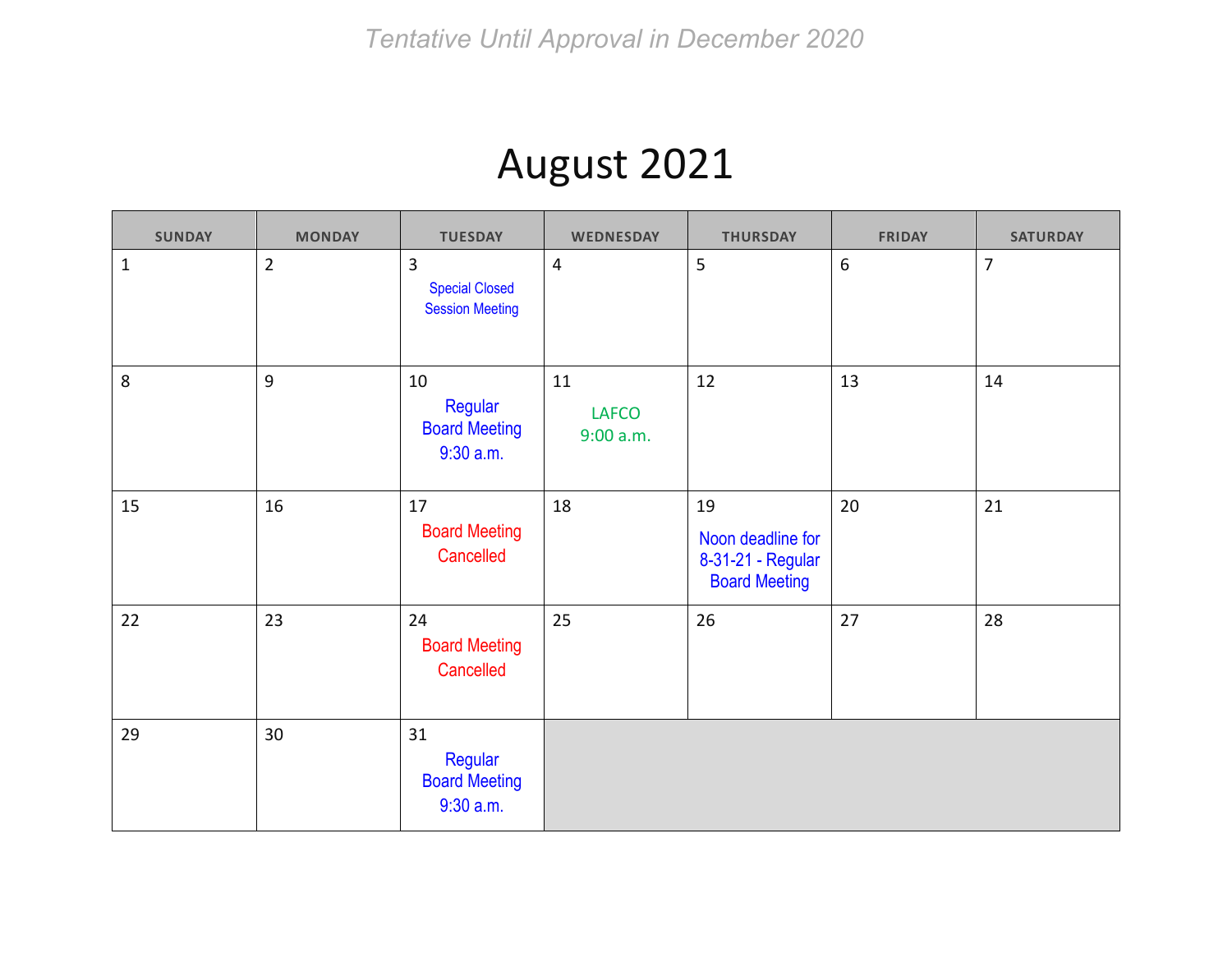# September 2021

| <b>SUNDAY</b> | <b>MONDAY</b>                    | <b>TUESDAY</b>                                                    | <b>WEDNESDAY</b>               | <b>THURSDAY</b>                                                                                 | <b>FRIDAY</b>  | <b>SATURDAY</b> |
|---------------|----------------------------------|-------------------------------------------------------------------|--------------------------------|-------------------------------------------------------------------------------------------------|----------------|-----------------|
|               |                                  |                                                                   | $\mathbf{1}$                   | $\overline{2}$<br>9:00 a.m. deadline<br>for 9-14-21 -<br><b>Regular Board</b><br><b>Meeting</b> | $\overline{3}$ | $\overline{4}$  |
| 5             | 6<br><b>Labor Day</b><br>Holiday | $\overline{7}$<br><b>Special Closed</b><br><b>Session Meeting</b> | 8<br><b>LAFCO</b><br>9:00 a.m. | $\overline{9}$                                                                                  | 10             | 11              |
| 12            | 13                               | 14<br>Regular<br><b>Board Meeting</b><br>$9:30$ a.m.              | 15                             | 16<br>Noon deadline for<br>9-28-21 - Regular<br><b>Board Meeting</b>                            | 17             | 18              |
| 19            | 20                               | 21<br><b>Special Closed</b><br><b>Session Meeting</b>             | 22                             | 23<br>Noon deadline for<br>10-5-21 - Regular<br><b>Board Meeting</b>                            | 24             | 25              |
| 26            | 27                               | 28<br>Regular<br><b>Board Meeting</b><br>9:30 a.m.                | 29                             | 30                                                                                              |                |                 |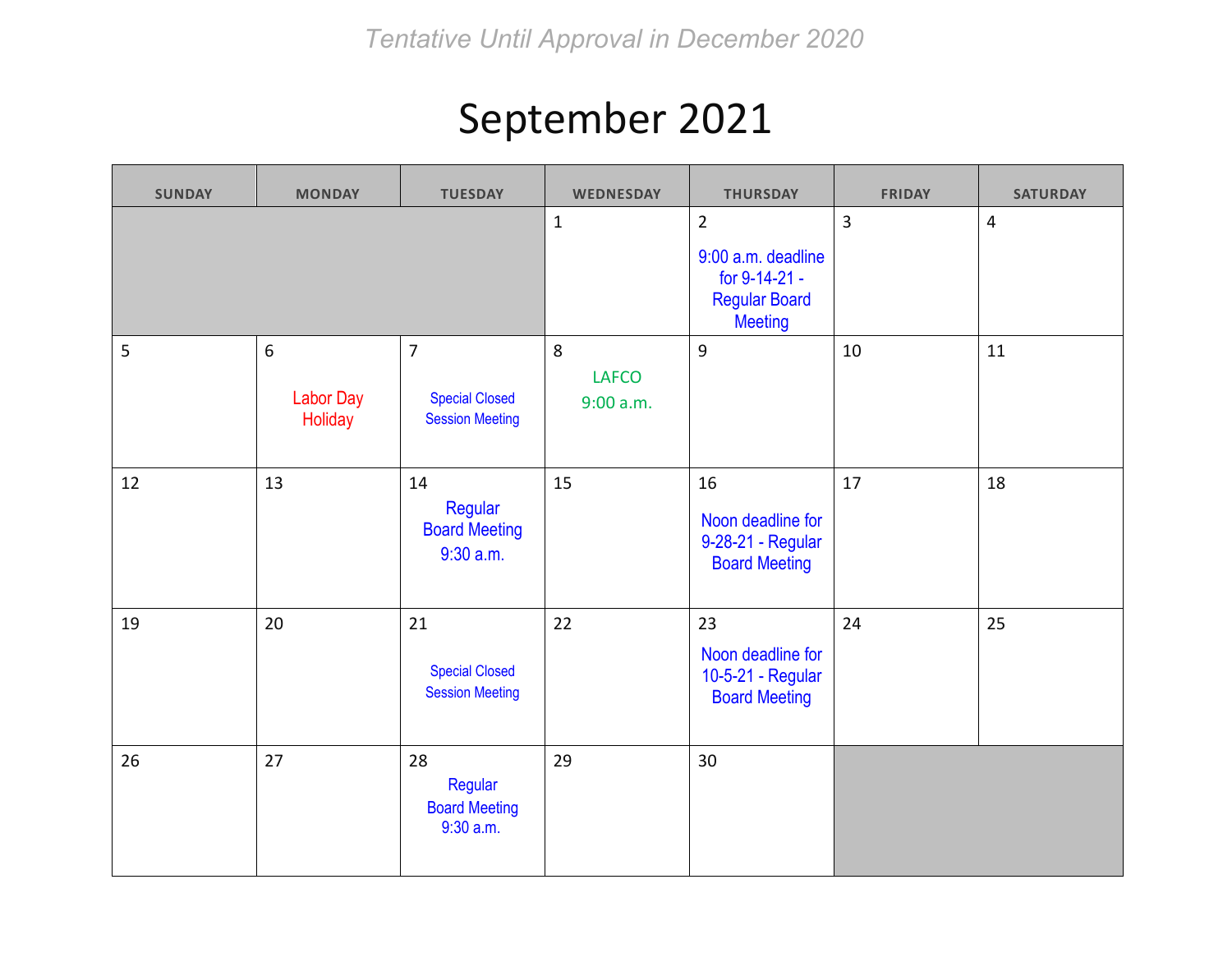#### October 2021

| <b>SUNDAY</b> | <b>MONDAY</b>                               | <b>TUESDAY</b>                                                                                        | <b>WEDNESDAY</b>                | <b>THURSDAY</b>                                                                                  | <b>FRIDAY</b> | <b>SATURDAY</b> |
|---------------|---------------------------------------------|-------------------------------------------------------------------------------------------------------|---------------------------------|--------------------------------------------------------------------------------------------------|---------------|-----------------|
|               |                                             |                                                                                                       |                                 |                                                                                                  | $\mathbf 1$   | $\overline{2}$  |
| 3             | $\overline{4}$                              | 5<br>Regular<br><b>Board Meeting</b><br>$9:30$ a.m.<br><b>Tentative Supplemental</b><br><b>Budget</b> | $6\,$                           | $\overline{7}$<br>9:00 a.m. deadline<br>for 10-19-21 -<br><b>Regular Board</b><br><b>Meeting</b> | 8             | 9               |
| 10            | 11<br>Indigenous<br>People's Day<br>Holiday | 12<br><b>Special Closed</b><br><b>Session Meeting</b>                                                 | 13<br><b>LAFCO</b><br>9:00 a.m. | 14                                                                                               | 15            | 16              |
| 17            | 18                                          | 19<br>Regular<br><b>Board Meeting</b><br>$9:30$ a.m.                                                  | 20                              | 21<br>Noon deadline for<br>11-2-21 - Regular<br><b>Board Meeting</b>                             | 22            | 23              |
| 24<br>31      | 25                                          | 26<br><b>Special Closed</b><br><b>Session Meeting</b>                                                 | 27                              | 28                                                                                               | 29            | 30              |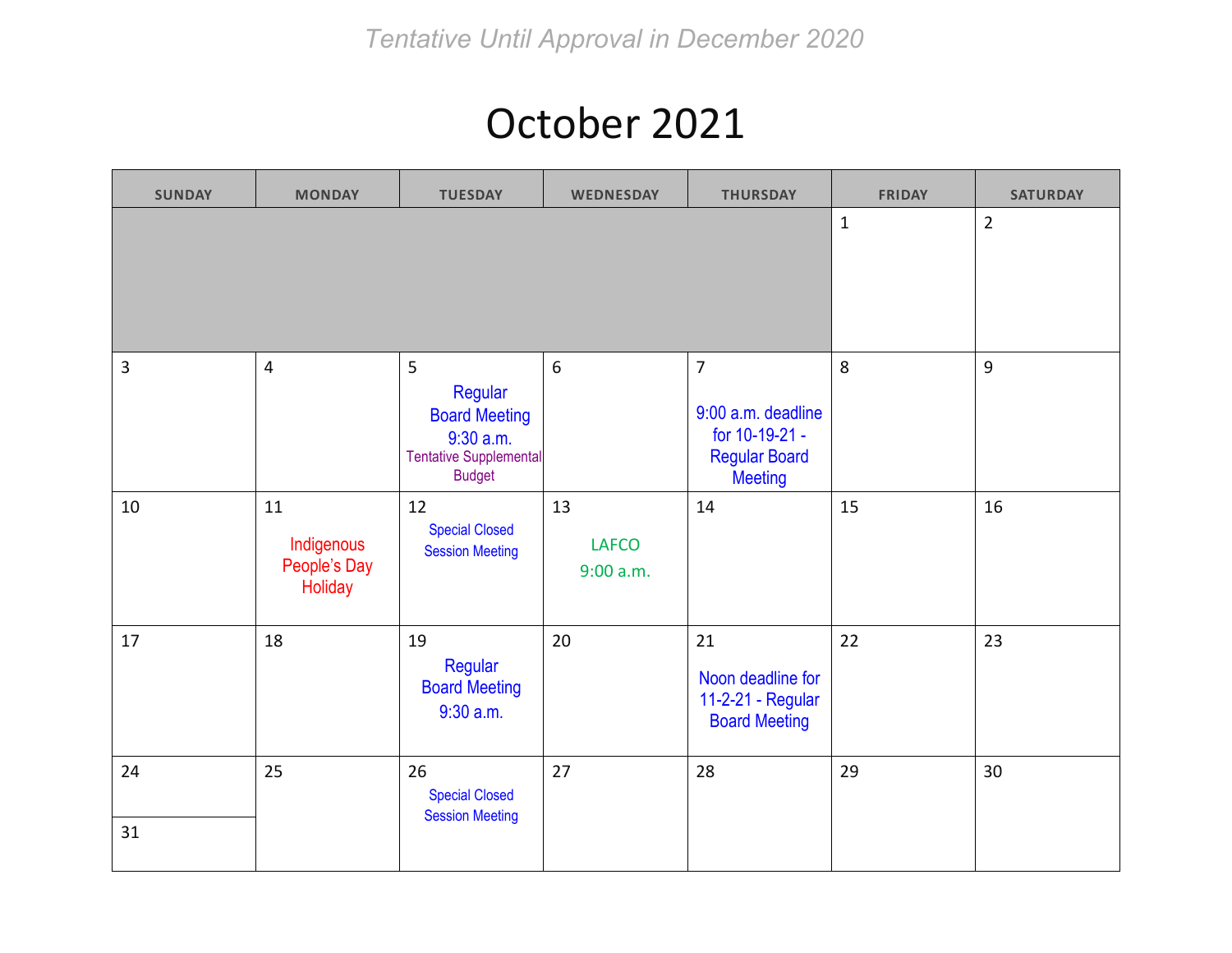## November 2021

| <b>SUNDAY</b> | <b>MONDAY</b> | <b>TUESDAY</b>                                                    | <b>WEDNESDAY</b>                                                                    | <b>THURSDAY</b>                                                                             | <b>FRIDAY</b>           | <b>SATURDAY</b> |
|---------------|---------------|-------------------------------------------------------------------|-------------------------------------------------------------------------------------|---------------------------------------------------------------------------------------------|-------------------------|-----------------|
|               | $1\,$         | $\overline{2}$<br>Regular<br><b>Board Meeting</b><br>$9:30$ a.m.  | $\overline{3}$                                                                      | $\overline{4}$<br>Noon deadline<br>for 11-16-21 -<br><b>Regular Board</b><br><b>Meeting</b> | 5                       | 6               |
| 7             | 8             | $\overline{9}$<br><b>Special Closed</b><br><b>Session Meeting</b> | 10<br><b>LAFCO</b><br>9:00 a.m.                                                     | 11<br><b>Veterans Day</b><br><b>Holiday</b>                                                 | 12                      | 13              |
| 14            | 15            | 16<br>Regular<br><b>Board Meeting</b><br>$9:30$ a.m.              | 17                                                                                  | 18<br>Noon deadline<br>for 11-30-21 -<br><b>Regular Board</b><br><b>Meeting</b>             | 19                      | 20              |
| 21            | 22            | 23<br><b>Special Closed</b><br><b>Session Meeting</b>             | 24<br>9:00 a.m. deadline<br>for 12-7-21 -<br><b>Regular Board</b><br><b>Meeting</b> | 25<br><b>Thanksgiving</b><br>Day<br>Holiday                                                 | 26<br>County<br>Holiday | 27              |
| 28            | 29            | 30<br>Regular<br><b>Board Meeting</b><br>$9:30$ a.m.              |                                                                                     |                                                                                             |                         |                 |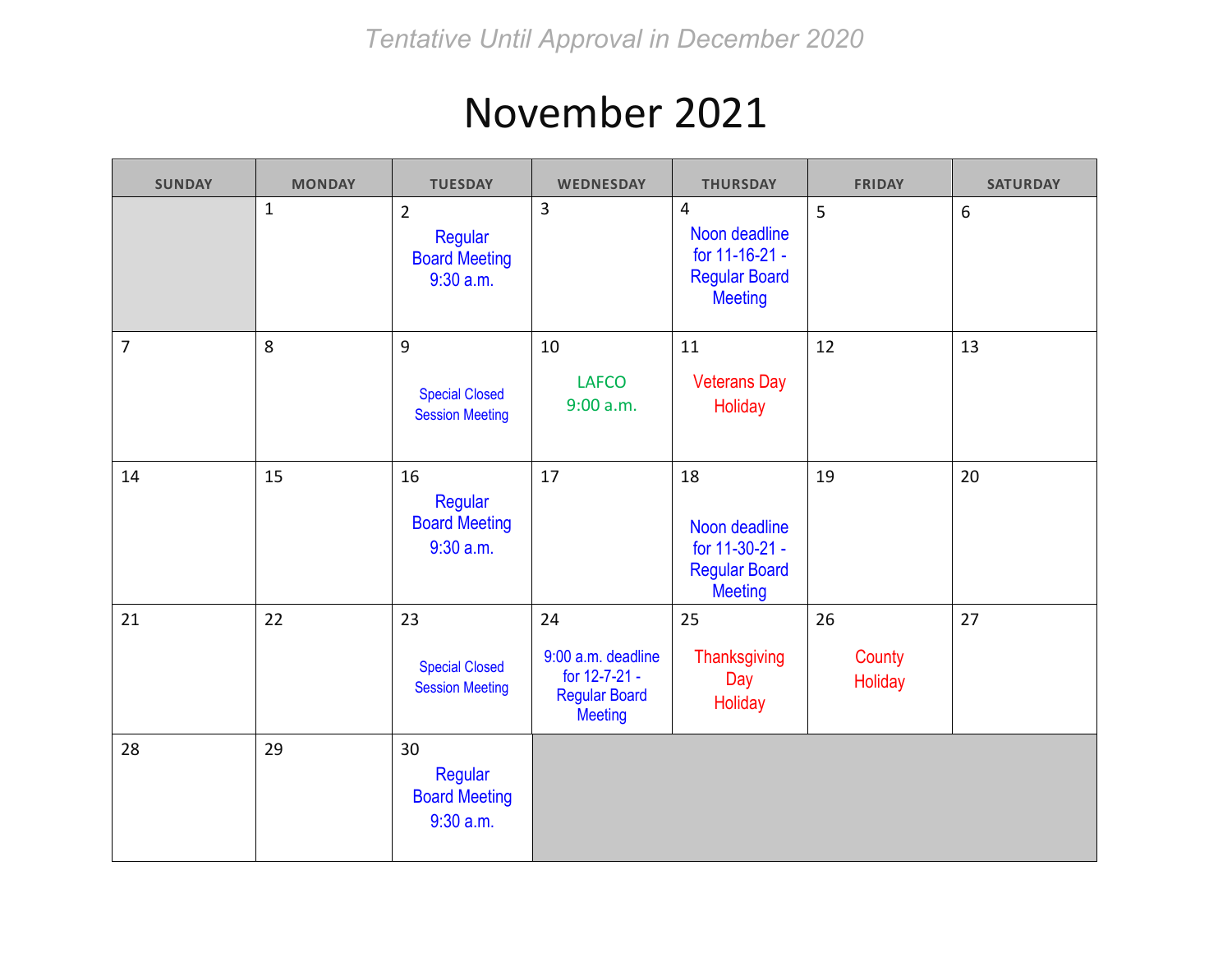#### December 2021

| <b>SUNDAY</b> | <b>MONDAY</b> | <b>TUESDAY</b>                                                   | <b>WEDNESDAY</b>               | <b>THURSDAY</b>                                                           | <b>FRIDAY</b>                                | <b>SATURDAY</b> |
|---------------|---------------|------------------------------------------------------------------|--------------------------------|---------------------------------------------------------------------------|----------------------------------------------|-----------------|
|               |               |                                                                  | $\mathbf{1}$                   | $\overline{2}$                                                            | 3                                            | 4               |
| 5             | $\sqrt{6}$    | $\overline{7}$<br>Regular<br><b>Board Meeting</b><br>$9:30$ a.m. | 8<br><b>LAFCO</b><br>9:00 a.m. | 9<br>Noon deadline for<br>12-21-21 - Regular<br><b>Board Meeting</b>      | 10                                           | 11              |
| 12            | 13            | 14<br><b>Special Closed</b><br><b>Session Meeting</b>            | 15                             | 16                                                                        | 17                                           | 18              |
| 19            | 20            | 21<br>Regular<br><b>Board Meeting</b><br>$9:30$ a.m.             | 22                             | 23                                                                        | 24<br><b>Christmas Day</b><br><b>Holiday</b> | 25              |
| 26            | 27            | 28<br><b>Board Meeting</b><br>Cancelled                          | 29                             | 30<br>9:00 a.m. deadline for<br>1-11-22 - Regular<br><b>Board Meeting</b> | 31<br>New Year's Day<br>Holiday              |                 |